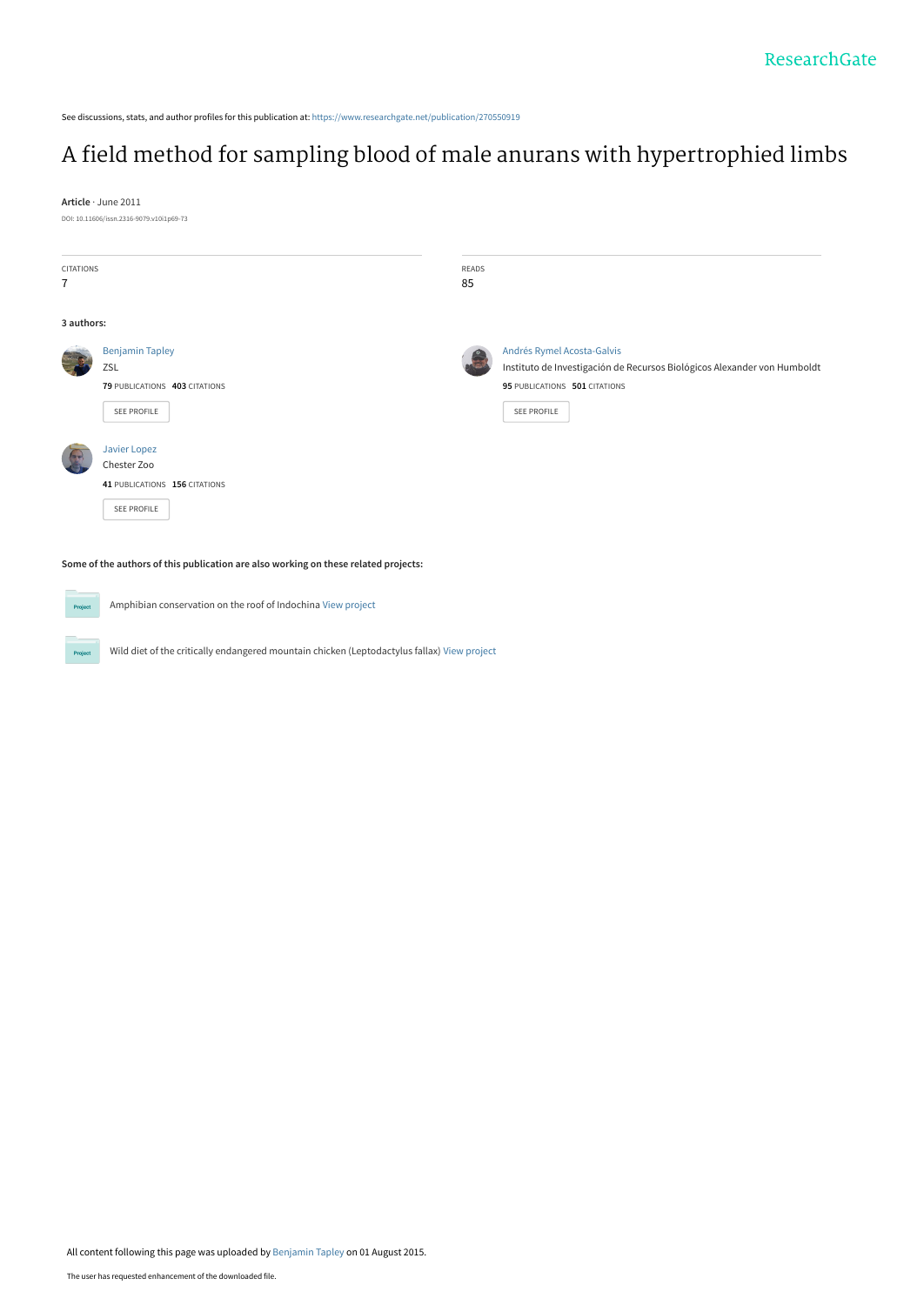### **Short Communication**

# **A field method for sampling blood of male anurans with hypertrophied limbs**

#### Benjamin Tapley<sup>1</sup>, Andrés Rymel Acosta-Galvis<sup>2</sup>, and Javier Lopez<sup>1</sup>

<sup>1</sup> Durrell Wildlife Conservation Trust, Les Augrès Manor, La Profonde Rue, Trinity, Jersey, British Channel Islands, JE3 5BP. E-mail: ben\_tapley@hotmail.com.

<sup>2</sup> Calle 174, 8-31 CS 77, Bogotá D.C., Colombia.

**Keywords:** Anura, blood sampling, haematology, minimally invasive.

**Palavras-chave:** Anura, amostra de sangue, hematologia, procedimento minimamente invasivo.

Blood analysis is an essential tool in evaluating the health of amphibians; examination and analysis of blood cells provide important information on blood-parasite levels (Desser 2001), the status of different organ systems, and insights on the status of the immune system (Marnila *et al*. 1995). Blood samples can also be analyzed for genetic, toxicological, and stable isotopes and for disease in general or for the presence of specific infectious diseases (Bulté *et al.* 2006). Challenges of amphibian venipuncture include the small sizes of specimens with few available venipuncture sites (Heatley and Johnson 2009). Non-invasive or minimally invasive sampling methods are preferable when working with endangered or declining amphibian species (Pidancier *et al*. 2003).

Blood samples are usually obtained from the lingual venous plexus (Baranowski-Smith and Smith 1983), midline abdominal vein (Wright and Whitaker 2001), femoral vein (Hadfield and Whiticker 2005) or from the heart (Wright and

Whitaker 2001) in anurans. Because the small size of vessels can make collection of blood difficult, cardicentesis usually is used to sample smaller species. However this technique requires anaesthesia to reduce the risks of cardiac lacerations and has been associated with cardiac arrest (Hadfield and Whiticker 2005). Blood samples also can be taken when toes are clipped (Wright and Whitaker 2001); however, this method is invasive. Given the existence of other blood sampling methods, obtaining blood samples from toe clipping is not recommended unless the toe clipping is part of a wider study in which toe clipping is being used for identification purposes. It is recommended to limit the maximum volume of the blood sample to less than 1% of the body weight of a healthy amphibian (Wright and Whitaker 2001).

While conducting a routine herpetological survey in Albania, Municipality of Mariquita, Colombia (Departmento de Tolima) in November 2008, we collected three adult male *Leptodactylus bolivianus* (Boulenger, 1898) in breeding condition (Figure 1A). During the breeding season, male *L. bolivianus* develop hypertrophied arms. These are medium-sized, territorial frogs (male

*Received 14 April 2011.*

*Accepted 21 June 2011.*

*Distributed July 2011.*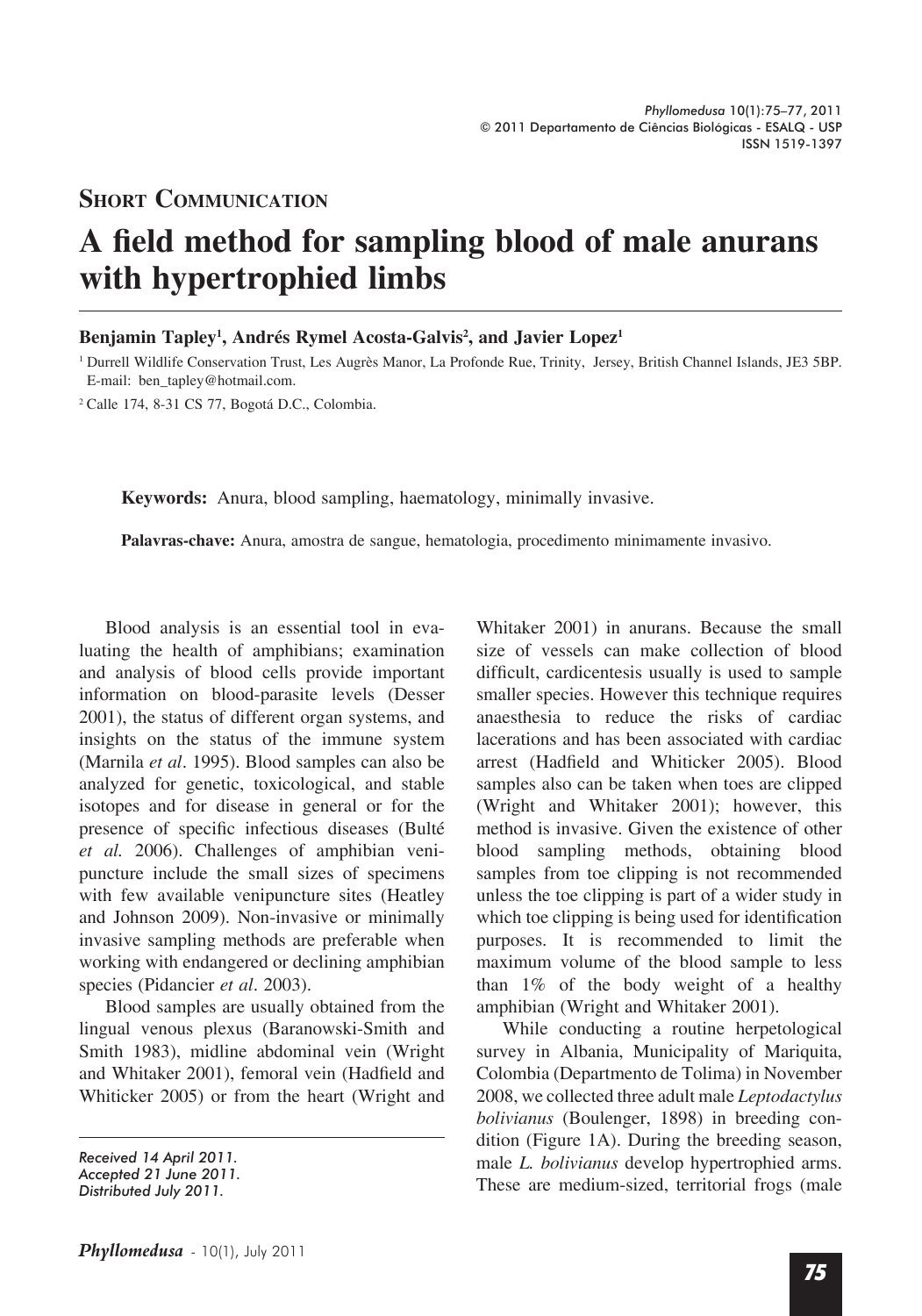snout–vent length 90 mm), (Sexton 1962). It is likely that the forelimb muscular hypertrophy is associated with male combat (Wells 2007) and breeding seasonality.

There are large cephalic veins associated with the hypertrophied arms of *Leptodactylus bolivianus*. Blood was taken from the cephalic veins of three individuals with a 0.5‑ml insulin syringe (Figure 1B). The needle was angled at 45˚ and inserted into the vein. The plunger from the syringe was withdrawn to the 0.1‑ml mark to create a vacuum. The syringe was rotated and/or its angle of insertion slowly increased or decreased until blood was withdrawn. Because this procedure was carried out as a test of a concept rather than part of a blood study, we withdrew the needle when 0.05 ml of blood was collected. Blood smears were prepared from the blood samples. The individuals sampled did not exhibit haematoma at the site of venepuncture after 30 min. These frogs were euthanized with tricaine methanesulfonate (MS222) and deposited as voucher specimens in the amphibian collections of Pontificia Universidad Javeriana, Bogotá. The blood smears showed no abnormalities or parasites and are archived at the veterinary department at Durrell Wildlife Conservation Trust. The Declining Amphibian Task Force code of practice for amphibian related fieldwork was followed. Powder free latex gloves were worn at the collection site and when sampling blood from the frogs.

Taking blood samples from the cephalic vein is minimally invasive and does not require chemical restraint. There are no major underlying organs, minimizing the risks of severe trauma were the frog to move suddenly during sample collection. (This is a potential risk in using non peripheral vernipuncture sites.) This technique probably is limited to sampling male anurans with hypertrophied arms, including, but not limited to, some species of the following families: Bufonidae (*Bufo* and *Rhinella*), Dicroglossidae (*Quasipaa*), Hylidae (*Bokermannohyla*, *Hyloscirtus*, *Hypsiboas* and *Plectrohyla*), Leptodactylidae (*Leptodactylus*), Limnodynastidae (*Limnodynastes*), Megophryidae (*Leptobrachium*), Petropedetidae



**Figure 1.** (**A**) Adult male *Leptodactylus bolivianus* in breeding condition. Note hypertrophied arms. (**B**) Drawing blood from the cephalic vein.

(*Petropedetes*), and Ranidae (*Babina*, *Lithobates* and *Rana*) (Oka *et al*. 1984, Ho *et al*. 1999, Peters and Aulner 2000, Navas and James 2007, Wells 2007). We consider this blood-sampling technique to be useful because male anurans frequently are encountered on routine herpetological surveys in breeding congregations.

*Acknowledgments.—*Fieldwork was made possible with the cooperation of Monica Donuyer of CORPOCALDAS. Special thanks to the Pangea Foundation, Mauricio Duran who accompanied us during all the fieldwork, and all the people of the village of Albania for their hospitality. Thanks to Gerardo Garcia and Eluned Price for their comments on the original manuscript. Finally we thank The Durrell Wildlife Conservation Trust and Robin Rumboll for their financial support.